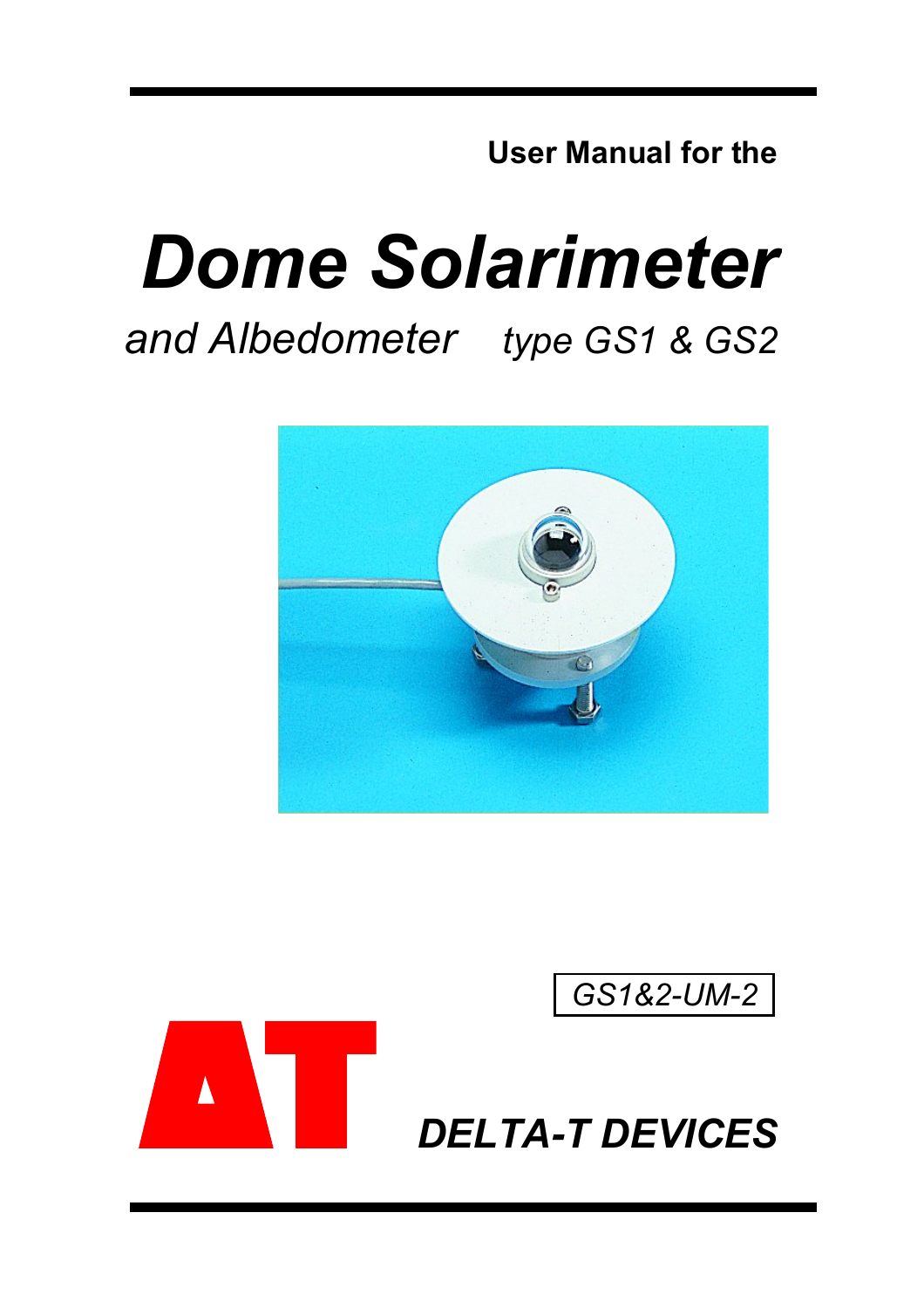### **TYPE GS1 & GS2**

## **USER MANUAL**

**GS1&2-UM-2**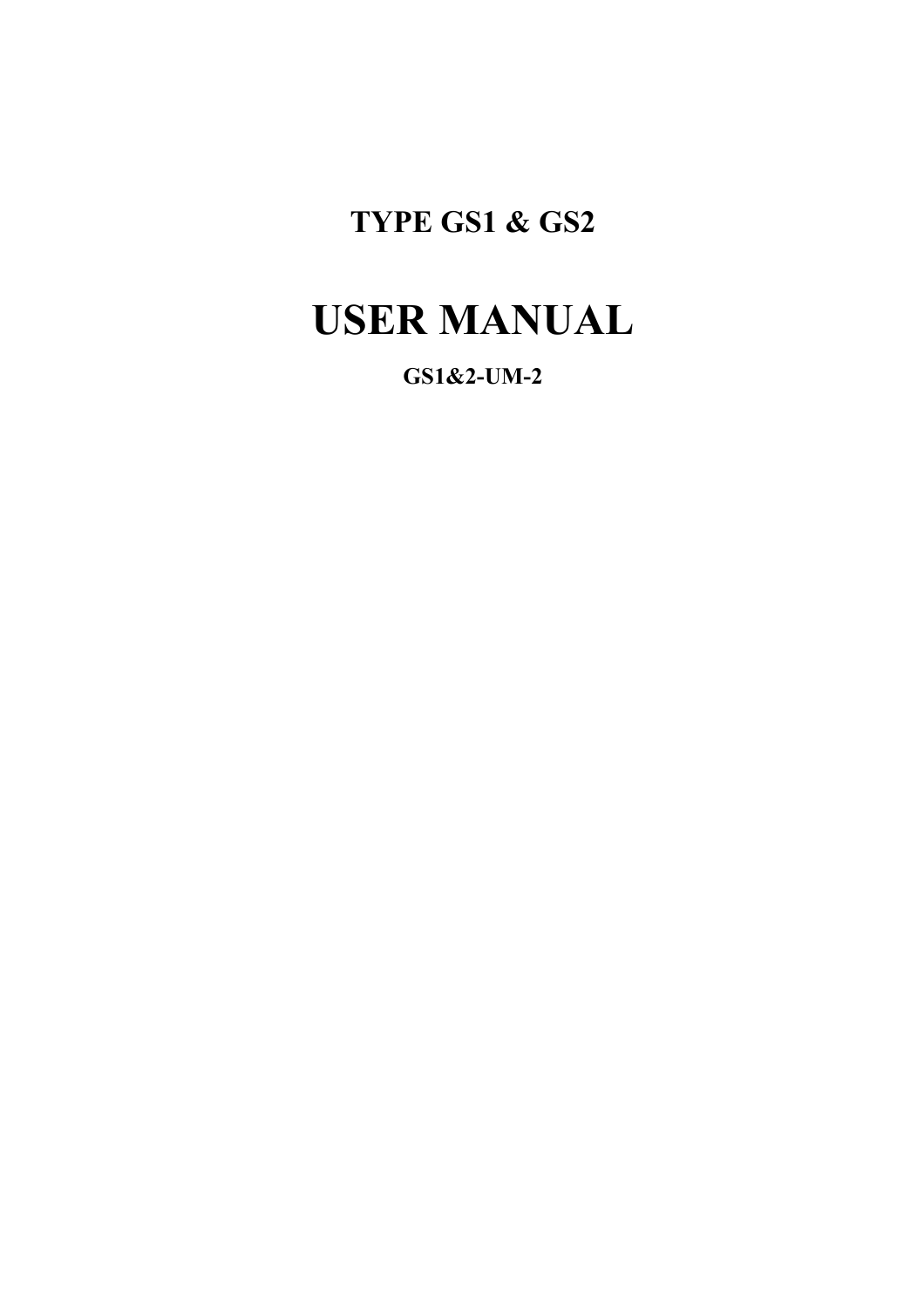#### **ABOUT THIS MANUAL**

This manual provides specifications and installation information on the Dome Solarimeter type GS1 in mast mounted and free-standing versions and describes its connection to the Delta-T Logger type DL2.

Details of the type GS2 albedometer are included at the end of this manual. The GS2 utilises two solarimeters, and is supplied fully assembled.

**In this manual, all references to loggers and weather stations relate to the Delta-T Logger DL2, its software LS2, and the WS01 Weather Station, and the sensor codes used with them. The references also apply to the DL2e and its derivatives.** 

**For the DL3000 logger, you must refer to the DL3000 documentation which contains specific connection details and sensor type codes used by the DL3000. General information in this manual concerning the performance and installation of the sensor remains relevant.** 

#### **COPYRIGHT**

Copyright © 1996 Delta-T Devices Ltd, 128 Low Road, Burwell, Cambridge, CB5 OEJ, England. All rights reserved. Under the copyright laws this document may not be copied, in whole or in part, without the written consent of Delta-T Devices Ltd. Under the law, copying includes translation into another language.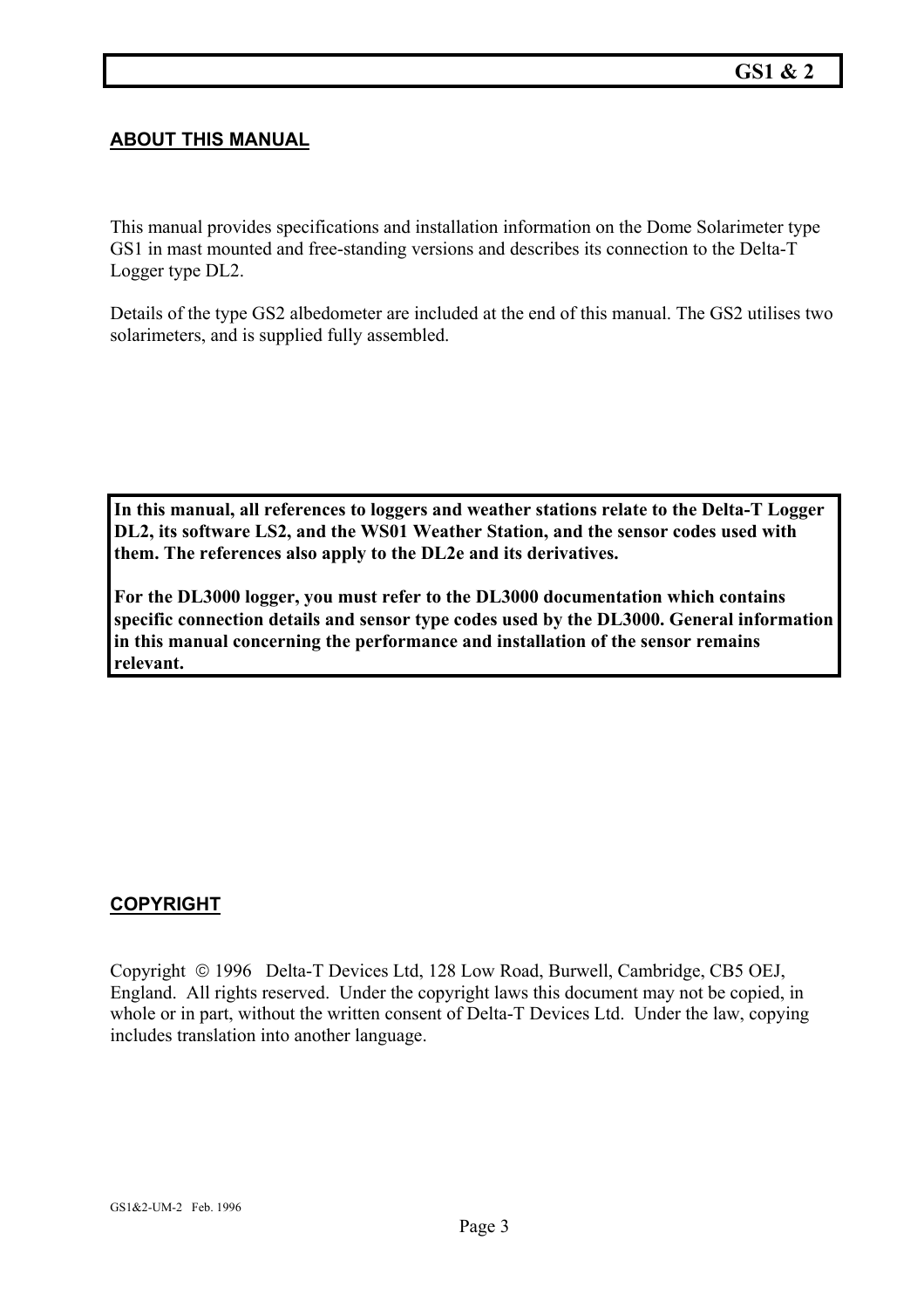#### **GS1 & 2**

#### **CONTENTS**

| <b>INTRODUCTION</b>                             |    |
|-------------------------------------------------|----|
| UNPACKING AND SITING THE SOLARIMETER            | 5  |
| <b>WIRING CONNECTIONS</b>                       | 6  |
| <b>CONFIGURING THE DELTA-T LOGGER</b>           |    |
| <b>CALIBRATION AND MAINTENANCE</b>              | 8  |
| <b>SPECIFICATION</b>                            | 9  |
| <b>ALBEDOMETER TYPE GS2</b>                     | 10 |
| <b>GUARANTEE, REPAIRS, SERVICE &amp; SPARES</b> |    |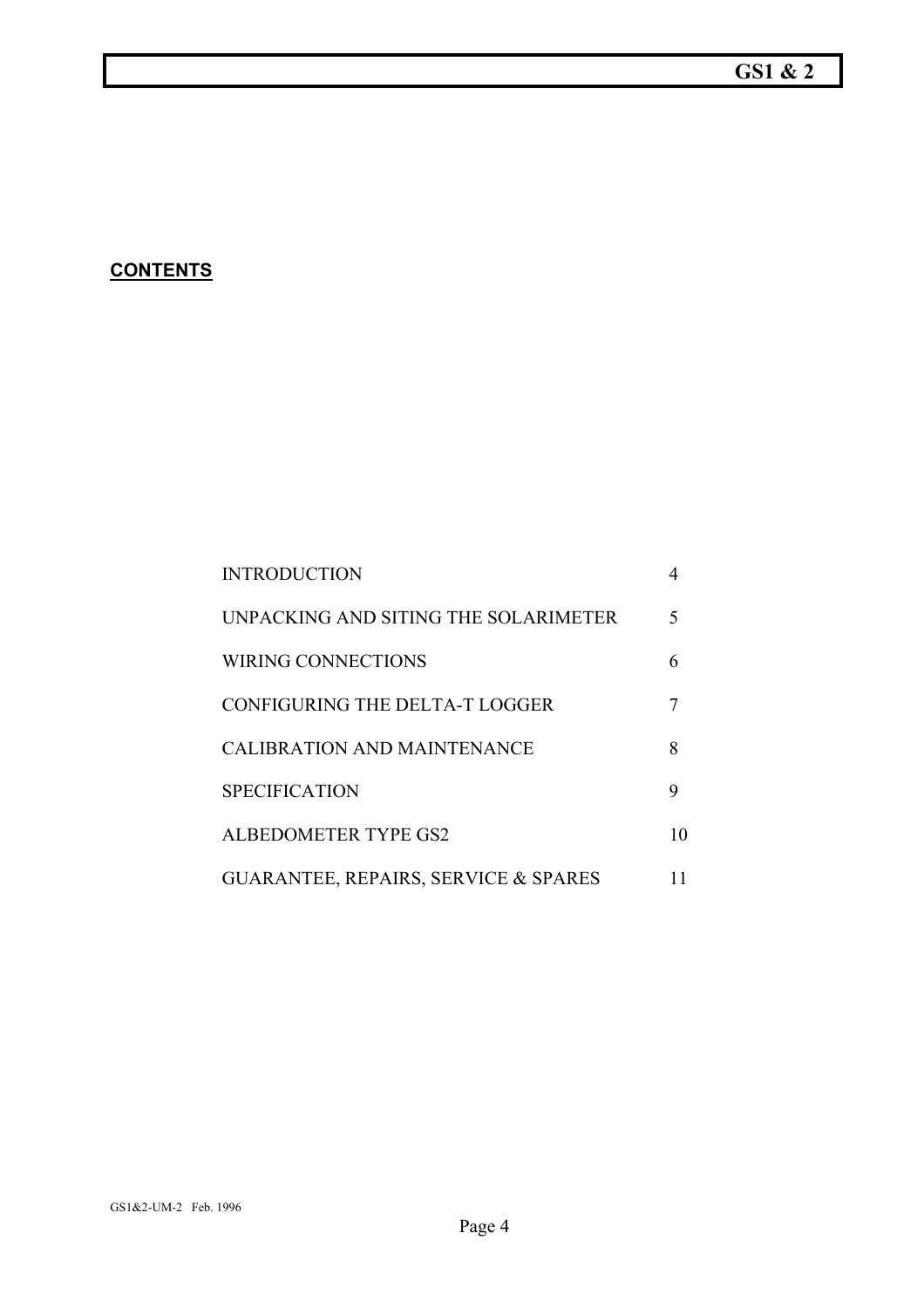#### **INTRODUCTION**

The GS1 Dome Solarimeter (pyranometer) is designed for the measurement of solar radiation. Its specifications are in accordance with ISO 9060 and WMO: second class pyranometer.

The sensor is a high quality, blackened thermopile with a glass covering dome which acts as a filter letting through solar radiation. The sensor has a flat spectral response in the range 0.3 to 3.0 micro metres, being the full solar spectrum.

Heating of the sensor by incoming solar radiation produces a signal in the microvolt range. Each sensor is supplied with its own calibration factor to convert the output voltage into units of watts per square metre.

The standard sensor is supplied with a one metre long pole and fittings to facilitate mounting onto the mast of the Delta-T Weather Station or similar vertical pole. Alternatively, the sensor can be supplied with a levelling fixture for standing on a horizontal surface.

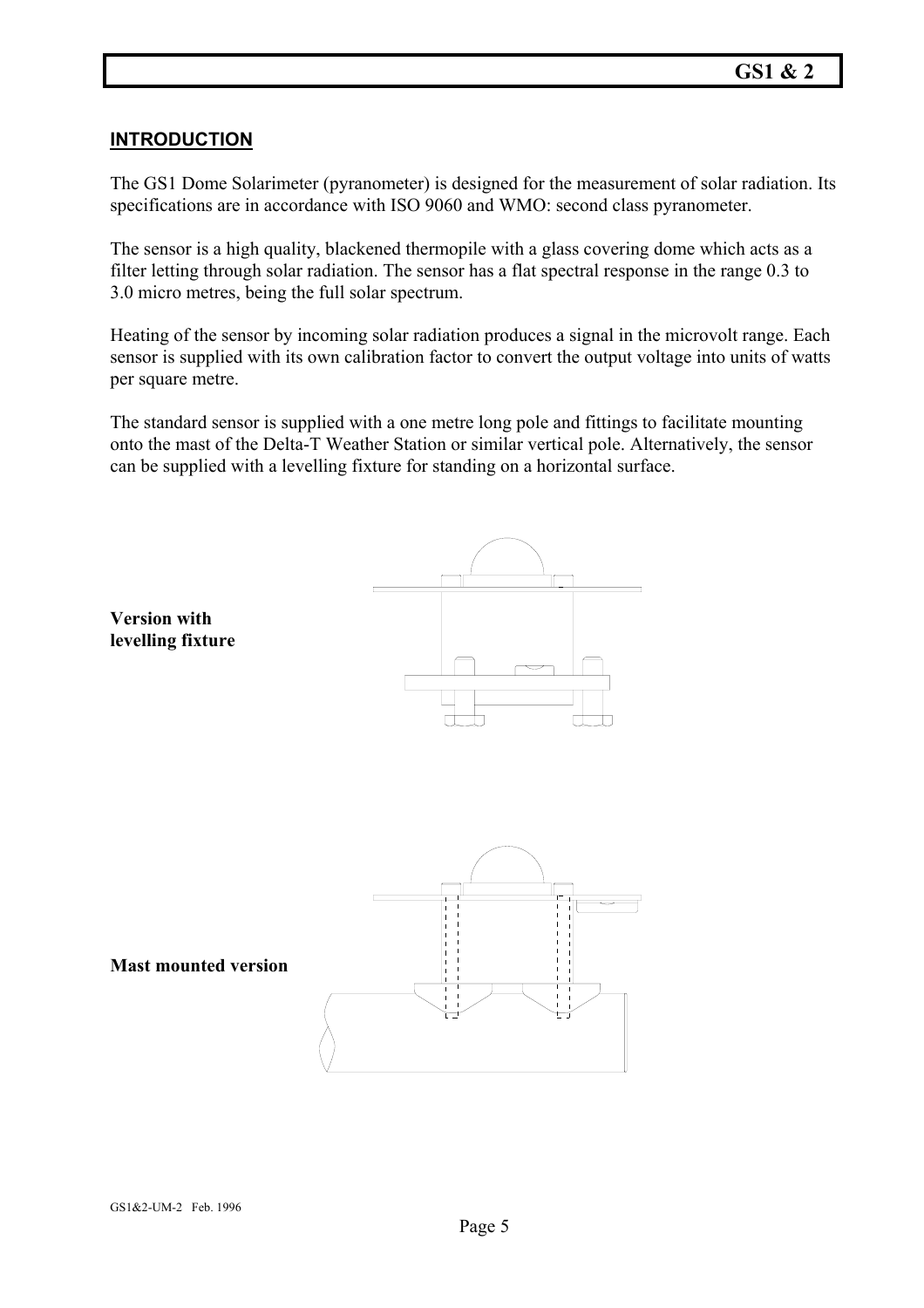#### **UNPACKING THE SOLARIMETER**

When unpacking the solarimeter, check that your consignment includes:

- 1. A GS1 fitted with a cable of length as stated in your order.
- 2. A calibration certificate bearing the serial number of your GS1.
- 3. Either mast mounting fittings or free standing fittings as appropriate to your order.

#### **SITING THE SOLARIMETER FOR MEASUREMENT OF GLOBAL RADIATION**

Ideally the site for the solarimeter should be free from any obstructions above the plane of the sensing element, but should enable cleaning and inspection of the dome.

If this is not possible, the site should be chosen such that any obstruction over the azimuth range between earliest sunrise and latest sunset should have an elevation not exceeding 5° (the apparent sun diameter is 0.5°). This is important for an accurate measurement of the direct solar radiation. The diffuse (solar) radiation is less influenced by obstructions near the horizon. For example, an obstruction with an elevation of 5° over the whole azimuth range of 360° decreases the downward diffuse solar radiation by only 0.8%.

The solarimeter should also be located so that no shadows will be cast on it at any time, and far away from light-coloured walls or other objects likely to reflect sunlight on to it.

In principle no special orientation of the sensor is required, but the WMO recommend that the emerging leads are pointed to the nearest Pole to minimise heating of the electrical connections. Accurate measurement of the global radiation requires the proper levelling of the thermopile surface. The bubble level fitted may be used to achieve this in conjunction with the adjustments on the mounting fixture. Note that on the mast mounted version, the mast (not supplied with GS1) must be vertical to achieve this easily.

#### **Reference:**

W.M.O No. 8 'Guide to Meteorological Instruments and Methods of Observation', Fifth edition, 1983, of the World Meteorological Organization (WMO) , Geneva, Switzerland.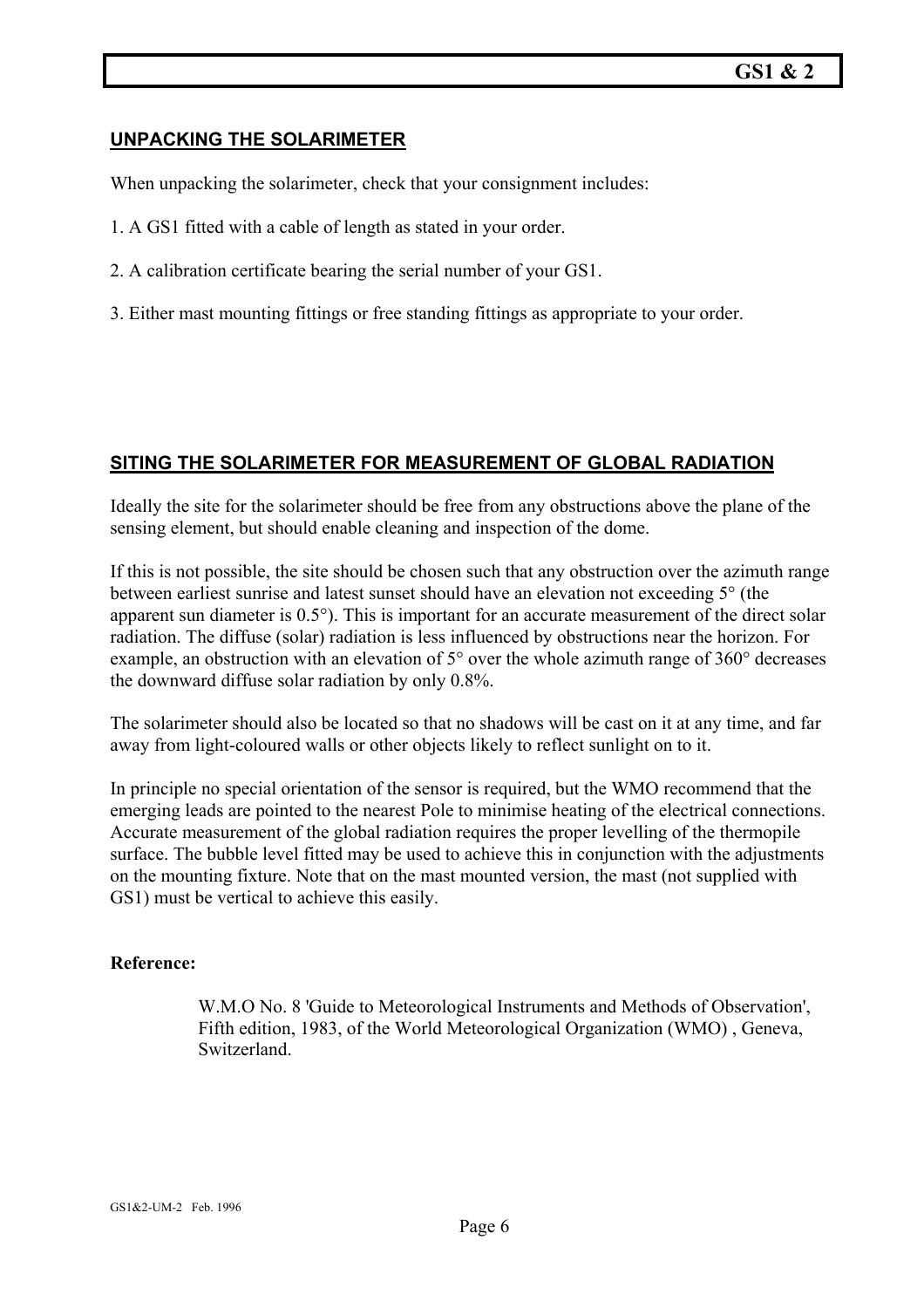#### **WIRING CONNECTIONS**

The GS1 is supplied with a screened, multi-core cable.

- Red core is Signal HI (+ve).
- Blue core is Signal LO (-ve).

On units supplied from 1996, the cable screen is connected internally to the metal body of the GS1.

At the logger, the screen may be:

- not connected at all, or
- connected to analogue earth, or
- connected to digital earth.

Units with CE certificates may have Good Practice Installation Notes which you should follow for optimum EMC (electromagnetic compliance) performance.

If the cable has been extended, the joint is weatherproof but not recommended for long periods of immersion and should be protected from such conditions. Additional screened cable of similar cross-section may be added if required without significantly affecting the Delta-T logger accuracy.

The GS1 gives a low level voltage signal. When used with the Delta-T Logger, one of the following input cards should be used. For LAC1, 15 channel mode should be selected because of the low signal level from the sensor. Single ended connection is the simplest installation and is recommended.

 In electrically noisy environments the differential input connection (remove the link L1 or L2) may give better accuracy. Full details of this operation are given in the Delta-T Logger user manual.

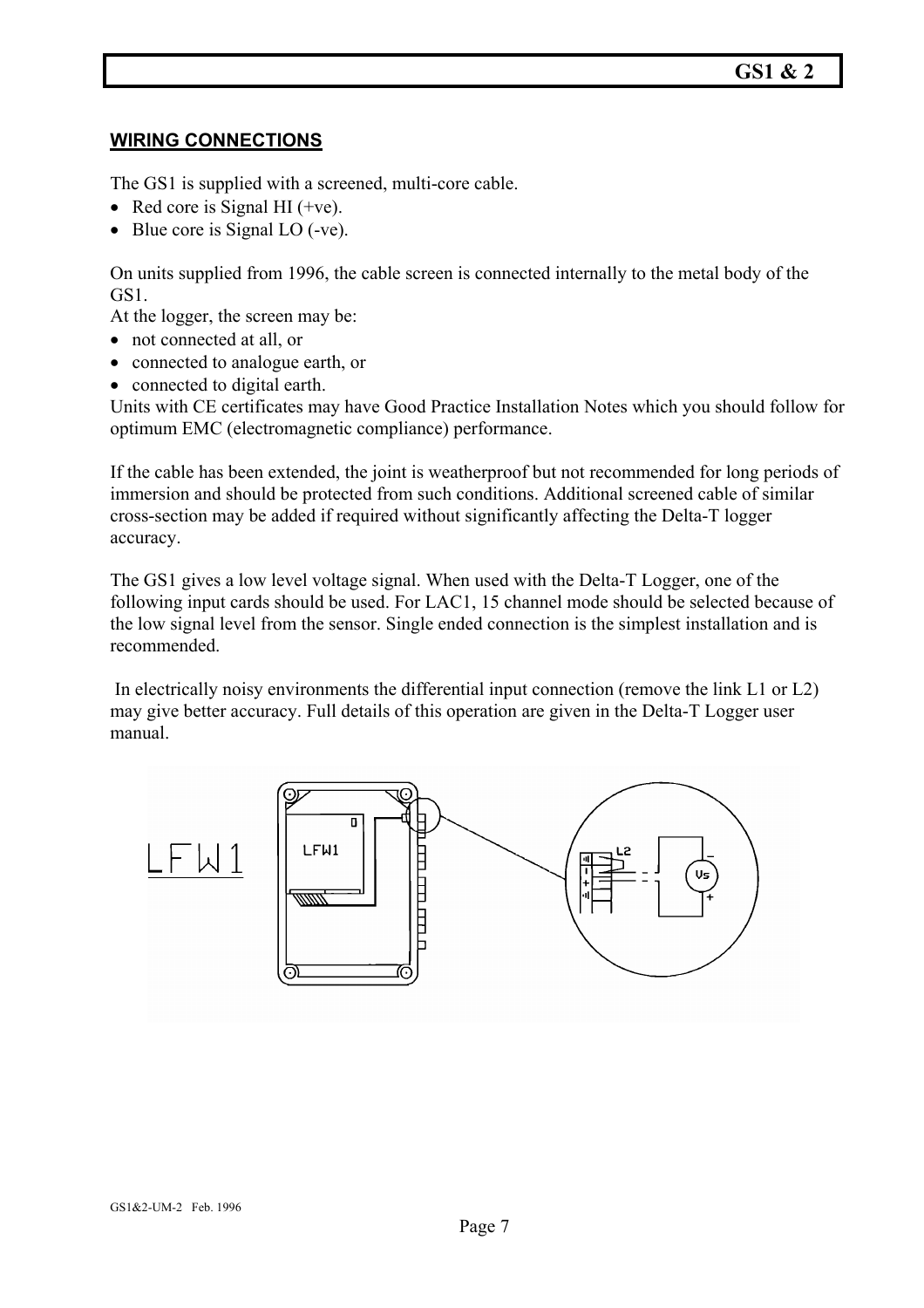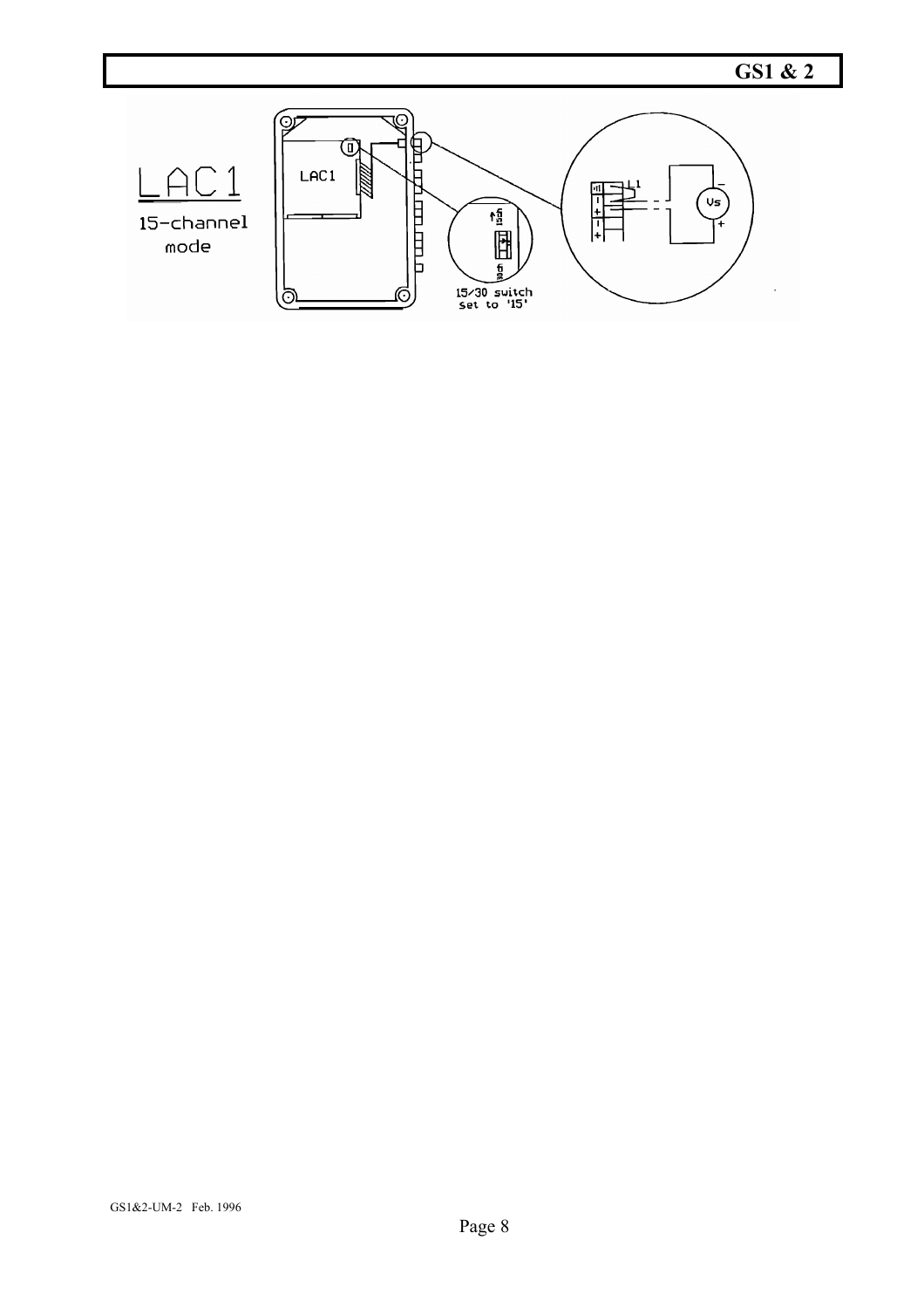#### **CONFIGURING THE DELTA-T LOGGER**

Configuring the Delta-T Logger is the process of specifying which type of sensor will be connected to which channel.

The following is an illustration of how this might be done for the GS1.

| SENSOR | LOGGING PARAMETERS | TIMED INTERVALS             | TRIG/ | Auto | Cold | CONTROL OUTPUT     |
|--------|--------------------|-----------------------------|-------|------|------|--------------------|
|        |                    |                             |       |      |      |                    |
| Code   | Label              | Sample Compress 61 62 range |       |      |      | inctn Ch Threshold |
| 1 GS1  | Dome Sol           | 1m A<br>10s                 |       | Α    |      |                    |
| 2      |                    |                             |       |      |      |                    |
|        |                    |                             |       |      |      |                    |
| 4      |                    |                             |       |      |      |                    |
| 5      |                    |                             |       |      |      |                    |
| 6      |                    |                             |       |      |      |                    |
|        |                    |                             |       |      |      |                    |
| 8      |                    |                             |       |      |      |                    |
| 9      |                    |                             |       |      |      |                    |
| 10     |                    |                             |       |      |      |                    |

| SENSOR CHARACTERISTICS |            |                    |                                                         |  |  |  |  |  |
|------------------------|------------|--------------------|---------------------------------------------------------|--|--|--|--|--|
| SENSOR UNITS           | CONVERSION | VALID RANGE        | Thrm                                                    |  |  |  |  |  |
| Code sig µA Base       |            | Minimum<br>Maximum | $-cpl$                                                  |  |  |  |  |  |
|                        |            | 59.90              |                                                         |  |  |  |  |  |
|                        |            |                    |                                                         |  |  |  |  |  |
|                        |            |                    |                                                         |  |  |  |  |  |
|                        |            |                    |                                                         |  |  |  |  |  |
|                        |            |                    |                                                         |  |  |  |  |  |
|                        |            |                    |                                                         |  |  |  |  |  |
|                        |            |                    |                                                         |  |  |  |  |  |
|                        |            |                    |                                                         |  |  |  |  |  |
|                        |            |                    |                                                         |  |  |  |  |  |
|                        |            |                    |                                                         |  |  |  |  |  |
|                        |            |                    |                                                         |  |  |  |  |  |
|                        |            |                    | Eng'ng Factor Offset<br>mV kW/sqm 35 (*see note) -59.90 |  |  |  |  |  |

\* Note: you must change this value!

Each GS1 has an individual sensitivity calibration value, shown on a calibration certificate which is supplied with the sensor. This value must be entered into the CONVERSION Factor column of the SENSOR CHARACTERISTICS screen above.

Logger PC Software LS2 v.1.04 has been used in this example. Earlier software versions may require that small changes be made to this configuration. Please refer to your logger user manual for definitive instructions.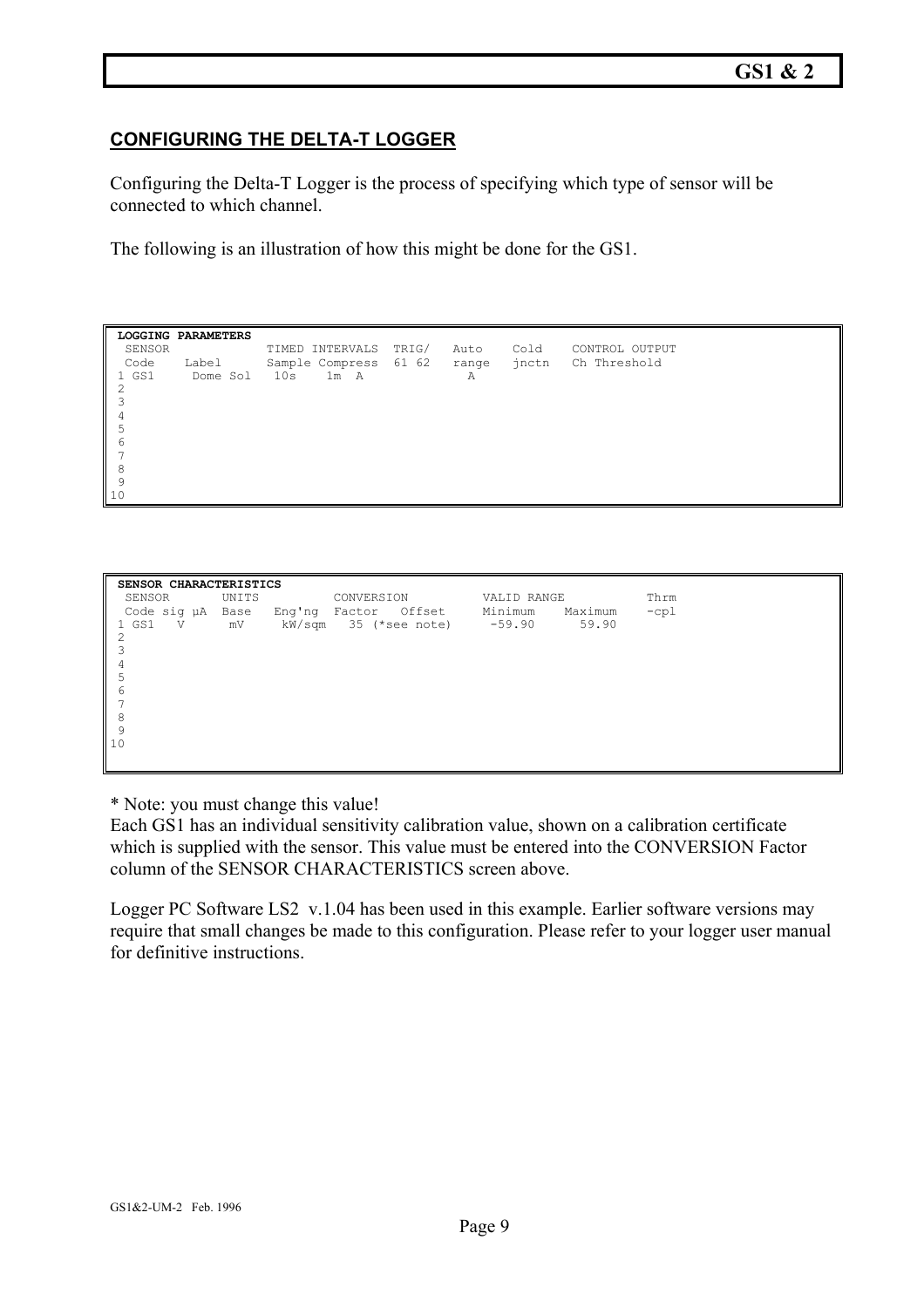#### **CALIBRATION**

The following is an example of the calibration certificate supplied with the GS1. *When using your GS1, use the values on your certificate not those shown below.* 

#### TYPICAL CALIBRATION CERTIFICATE

| <b>CALIBRATION DATE:</b>                                                | 19 Aug 1995                                                                                                                                                                                                                                                    |
|-------------------------------------------------------------------------|----------------------------------------------------------------------------------------------------------------------------------------------------------------------------------------------------------------------------------------------------------------|
| <b>CALIBRATED BY:</b>                                                   | W K                                                                                                                                                                                                                                                            |
| <b>PYRANOMETER TYPE:</b>                                                | CM3                                                                                                                                                                                                                                                            |
| <b>SERIAL NUMBER:</b>                                                   | ******                                                                                                                                                                                                                                                         |
| SENSITIVITY $(\pm 0.5\%)$<br>at 20 $\degree$ C and 500 W/m <sup>2</sup> | $19.88 \times 10^{-6}$ V per W/m <sup>2</sup> (with no load)<br>(Example value only - do not use this)                                                                                                                                                         |
| <b>RADIATION SCALE:</b>                                                 | World Radiometric Reference (WRR)                                                                                                                                                                                                                              |
| <b>CALIBRATION PROCEDURE:</b>                                           | By comparison with an outdoors calibrated<br>reference pyranometer type CM6B ser no. 910012.<br>Pyranometers were mounted horizontally, side by side.<br>Source: 1000 W tungsten-halogen lamp.<br>Colour temp 3300 K.<br>Angle of incidence: normal incidence. |

#### **MAINTENANCE**

Once installed, the GS1 needs little maintenance. The outer dome should be inspected and cleaned at regular intervals, preferably on a daily basis.

The pyranometer case is sealed during manufacture and no servicing or replacement of internal parts by the user is possible.

You are recommended to make annual checks of the calibration of your GS1. To check the calibration to within about 3%, compare the daily integral (total) output of the GS1 with that of another known or standard solarimeter for a number of sunny days, on the same site. If the GS1 differs by more than 3% from the standard, you should correct for it by varying its sensitivity value accordingly.

Alternatively, the GS1 can be returned to Delta-T Devices for a similar test to be done - see the Service and Spares section.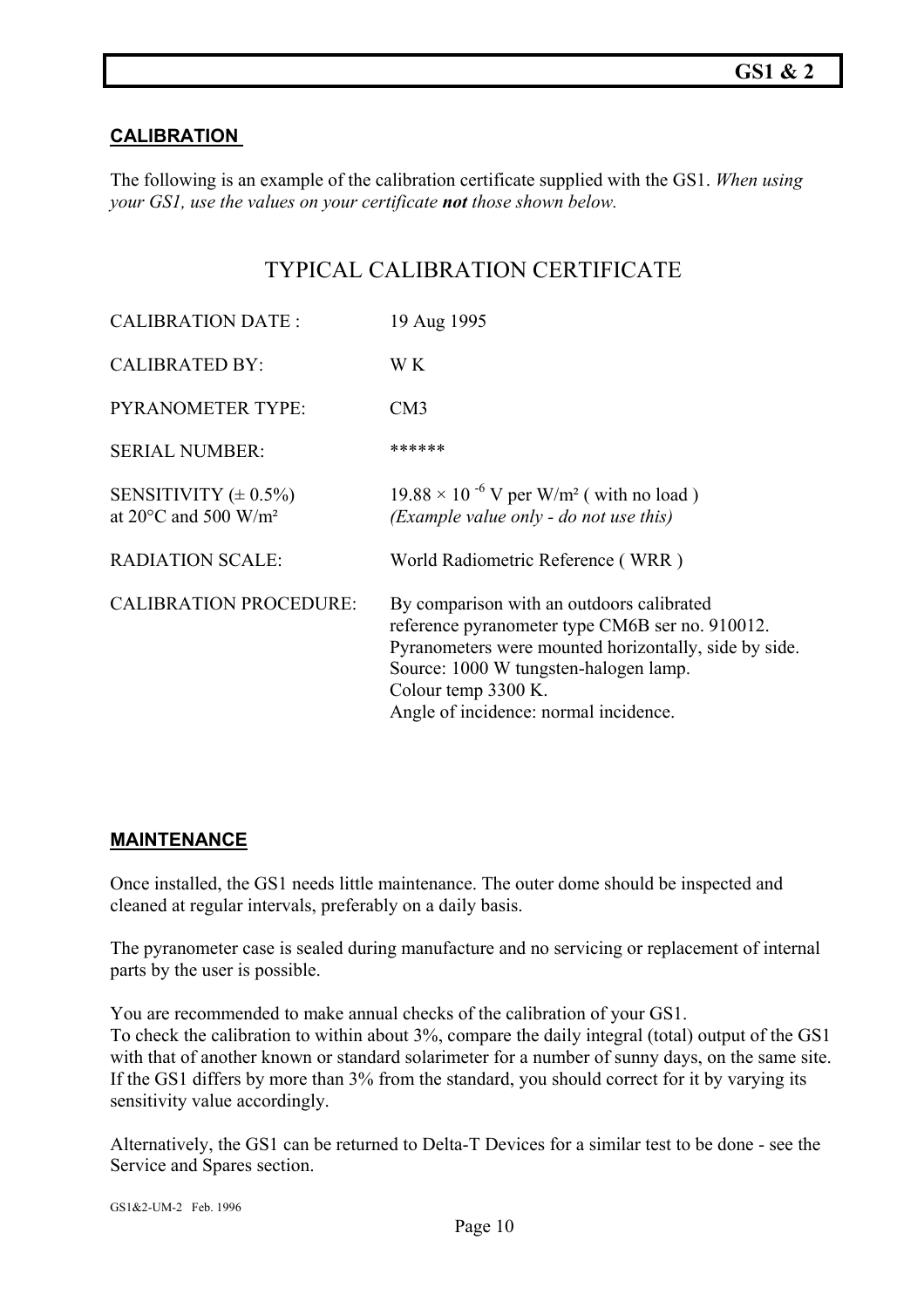#### **SPECIFICATION**

| Response time for 95% response                                                                                                                                                                                                                     | 18 <sub>s</sub>                                       |
|----------------------------------------------------------------------------------------------------------------------------------------------------------------------------------------------------------------------------------------------------|-------------------------------------------------------|
| Zero offset<br>a. in response to 200 $W/m^2$ net thermal radiation<br>b. response to 5 K/h change in ambient temperature $\langle 4 \text{ W/m}^2 \rangle$                                                                                         | $<$ 15 W/m <sup>2</sup>                               |
| Long term stability                                                                                                                                                                                                                                | $< 1\%$ per year                                      |
| Non-linearity<br>Percentage deviation from the responsivity at 500 W/m <sup>2</sup><br>due to the change in irradiance within 100 W/m <sup>2</sup> to 1000W/m <sup>2</sup>                                                                         | $\pm$ 2.5% below 1000 W/m <sup>2</sup>                |
| Directional error<br>The range of errors caused by assuming that the normal incidence<br>responsivity is valid for all directions when measuring from any direction<br>a beam radiation whose normal incidence irradiation is 1000W/m <sup>2</sup> | $\leq$ ± 25 W/m <sup>2</sup> at 1000 W/m <sup>2</sup> |
| Spectral selectivity (350-1500 nm)<br>Percentage deviation of the product of spectral absorbance<br>and spectral transmittance from the corresponding mean<br>within the range 350 and 1500 nm                                                     | $\pm$ 5%                                              |
| Sensitivity temperature deviation $(-10 \text{ to } +40^{\circ} \text{C})$                                                                                                                                                                         | $6\%$ relative to 20 $\degree$ C                      |
| Tilt response                                                                                                                                                                                                                                      | $<\pm 2\%$                                            |
| Sensitivity                                                                                                                                                                                                                                        | $10 - 35 \mu V/W.m^{-2}$                              |
| Impedance                                                                                                                                                                                                                                          | $79 - 200 \Omega$                                     |
| Operating temperature                                                                                                                                                                                                                              | -40 to $+80^{\circ}$ C                                |
| Spectral range (50% points)                                                                                                                                                                                                                        | 305 - 2800 nm                                         |
| Standard cable length                                                                                                                                                                                                                              | 5 <sub>m</sub>                                        |
| Overall ISO classification:                                                                                                                                                                                                                        | Second class                                          |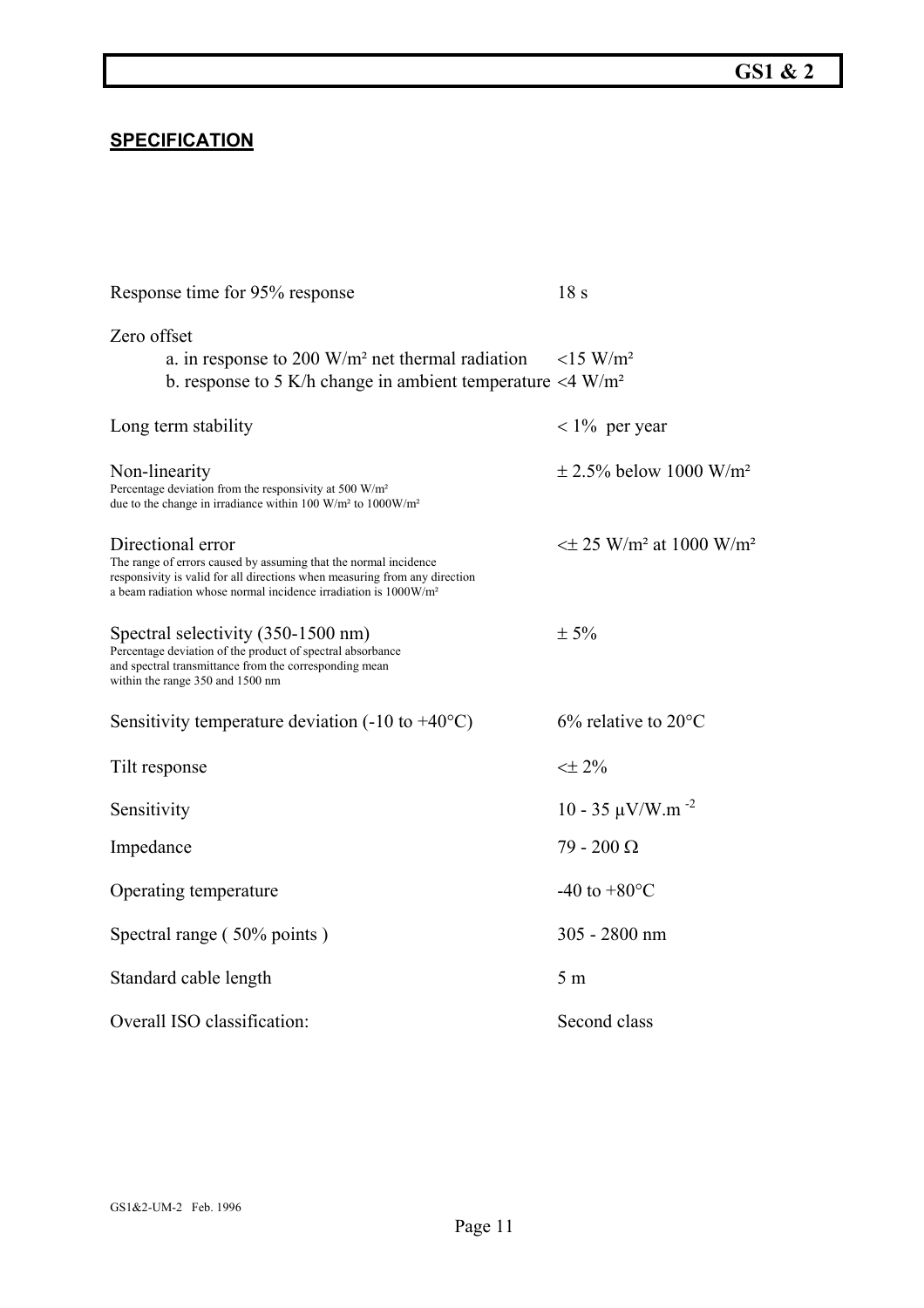#### **ALBEDOMETER TYPE GS2**

#### **Introduction**

Albedo measurements give the fraction of solar radiation reflected by the ground surface.

A pair of solarimeters can be used as an albedometer by inverting one of them to receive reflected solar radiation.

The GS2 is constructed in this manner, using two GS1s, and much of the detailed information previously for GS1 given is equally relevant to the GS2.

#### **Mounting**

A special mounting bracket is provided for this application and is assembled as shown.

Levelling the unit is as important as it is for GS1.



#### **Siting**

The W.M.O recommends mounting the albedometer 1-2m above the ground surface, which should preferably be grass covered.

Special considerations are needed for snow cover and reference should be made to W.M.O No. 8.

#### **Wiring connections and logger configuration.**

The GS2 requires two Delta-T logger channels, one connected to each solarimeter. Each solarimeter should be treated exactly as if it were a GS1 and will have its own calibration factor.

Albedo calculations (that is, the ratio of the reflected solar radiation to the incident radiation), should be performed after they have been logged in terms of W/m².